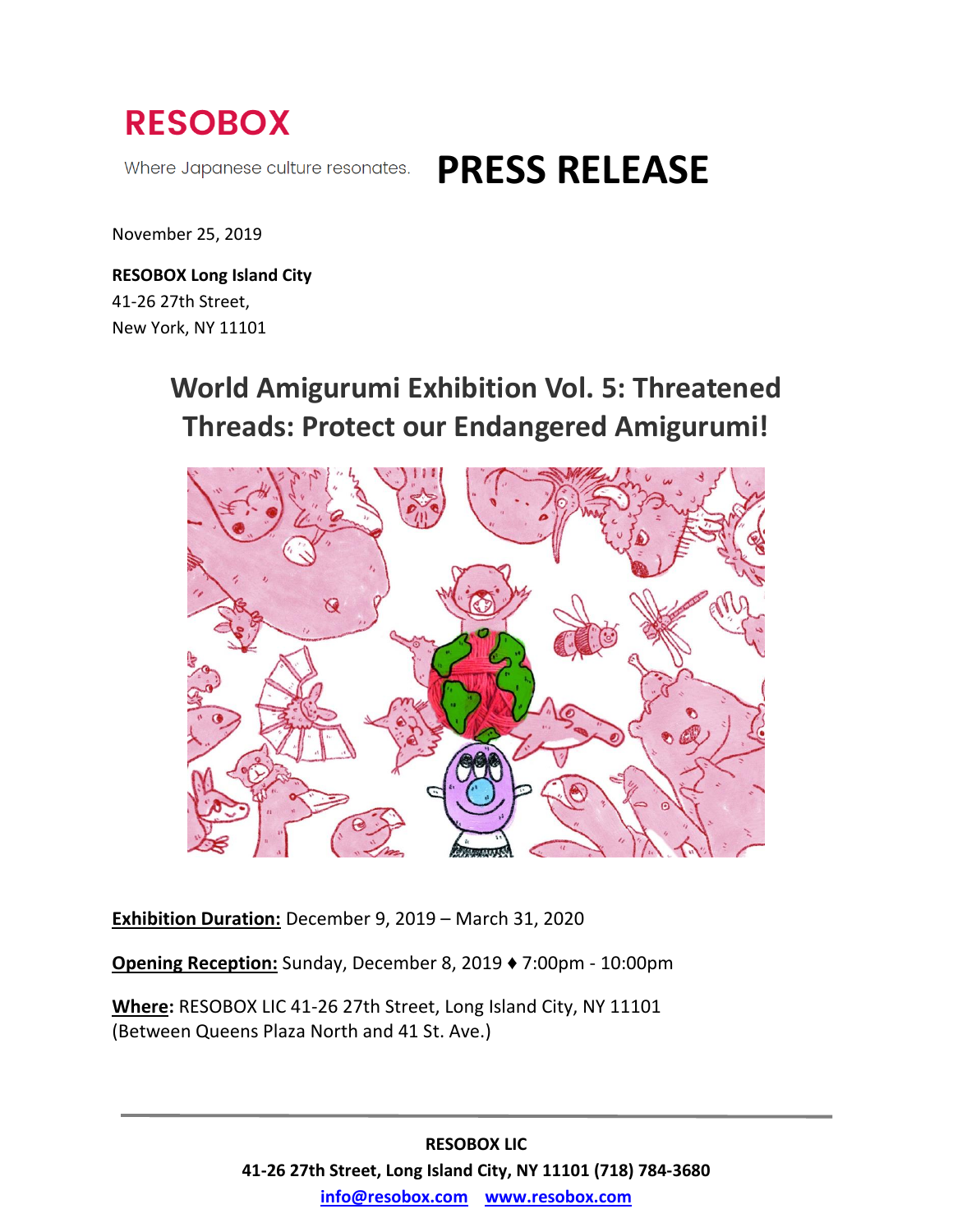#### **Gallery Hours:**

Mon – Fri: 12:00PM – 4:00PM | 6:00PM – 10:00PM Sat: 12:00PM – 10:00PM Sun: 12:00PM – 6:00PM

**Contact:** Takashi Ikezawa, 718-784-3680, [info@resobox.com](mailto:info@resobox.com)

**Web:** <https://resobox.com/exhibition/amigurumi-world-19/>

## **Exhibition Overview**

After taking a quick break from the World Amigurumi Exhibition, RESOBOX is back with an all new refreshing theme and loads of new crochet artists joining in for their new exhibition. The amigurumi industry is constantly expanding, as is the World Amigurumi Exhibition! RESOBOX, as a Japanese cultural community center located in New York, is bringing back the celebration of amigurumi with a new theme by a diverse selection of artists.

As the World Amigurumi Exhibition is constantly growing, RESOBOX has decided to take a look at a worldwide and vital problem – endangered species that are constantly decreasing. Supporting endangered species is and spreading awareness is a topic that RESOBOX holds dearly to their hearts, and they have decided to support the cause by making it the theme for the exhibition this year!

In total, they've gathered pieces from over 100 artists from 42 countries who've found and recreated endangered species (animals, plants, etc.) located within their region as amigurumi. Using the [Red List of Threatened Species published the IUCN \(International](https://www.iucnredlist.org/)  [Union for Conservation of Nature and Natural Resources\),](https://www.iucnredlist.org/) which lists species of animals/plants/insects/etc. that are most on the verge of extinction, crochet artists from all over the world have used their creativity to craft beautiful amigurumi pieces to help spread awareness. Through the exhibition RESOBOX, would like to advocate the importance to protect the many species on the list together with the many amigurumi artists around the world.

See the unique and enticing endangered species amigurumi at the World Amigurumi Exhibition vol. 5!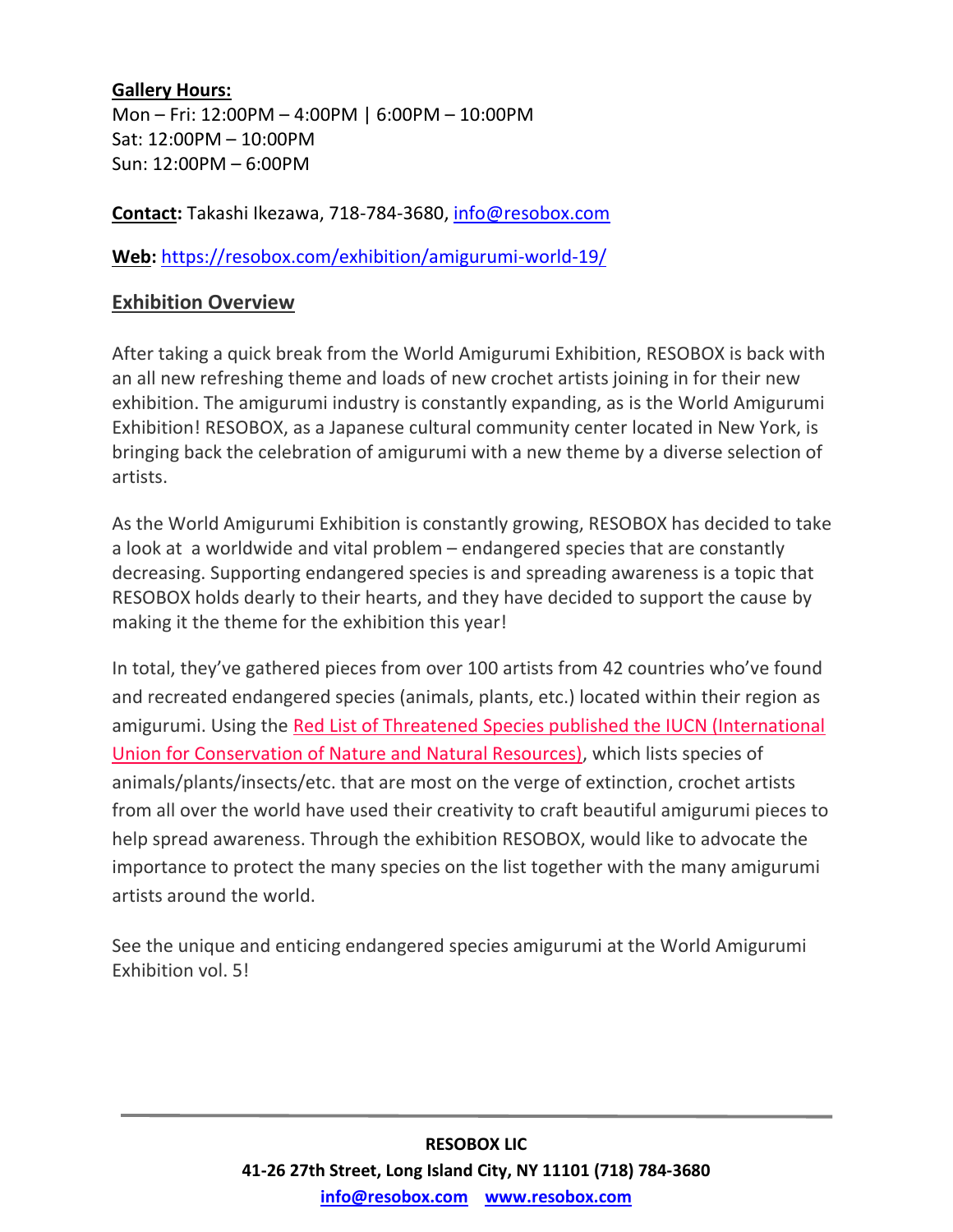## **About Amigurumi**

Amigurumi (lit. crocheted or knitted stuffed toy) is the Japanese art of knitting or crocheting small stuffed animals and anthropomorphic creatures. The word is derived from a combination of the Japanese words ami, meaning crocheted or knitted, and nuigurumi, meaning stuffed doll.

Amigurumi are typically animals, but can include artistic renderings or inanimate objects endowed with anthropomorphic features, as is typical in Japanese culture. (Wikipedia)

Amigurumi stems from animism, a philosophy in the foundations of many Japanese traditions and customs. Animism is the belief that gods belong to everything: water, food, nature, buildings and houses, even technology. In Japanese, this is called Yaoyorozu no Kami. In fact, Japanese people often put eyes, arms, and legs onto nonhuman objects and give them imaginary lives in order to feel closer to these objects and show them respect as co-existing partners in this world.

As a Japanese cultural center located in Queens, NY, one of the most diverse cultural areas in the world, RESOBOX Gallery wants to explore how the ideas of animism and amigurumi are perceived in other places internationally.

#### **Photo Gallery**